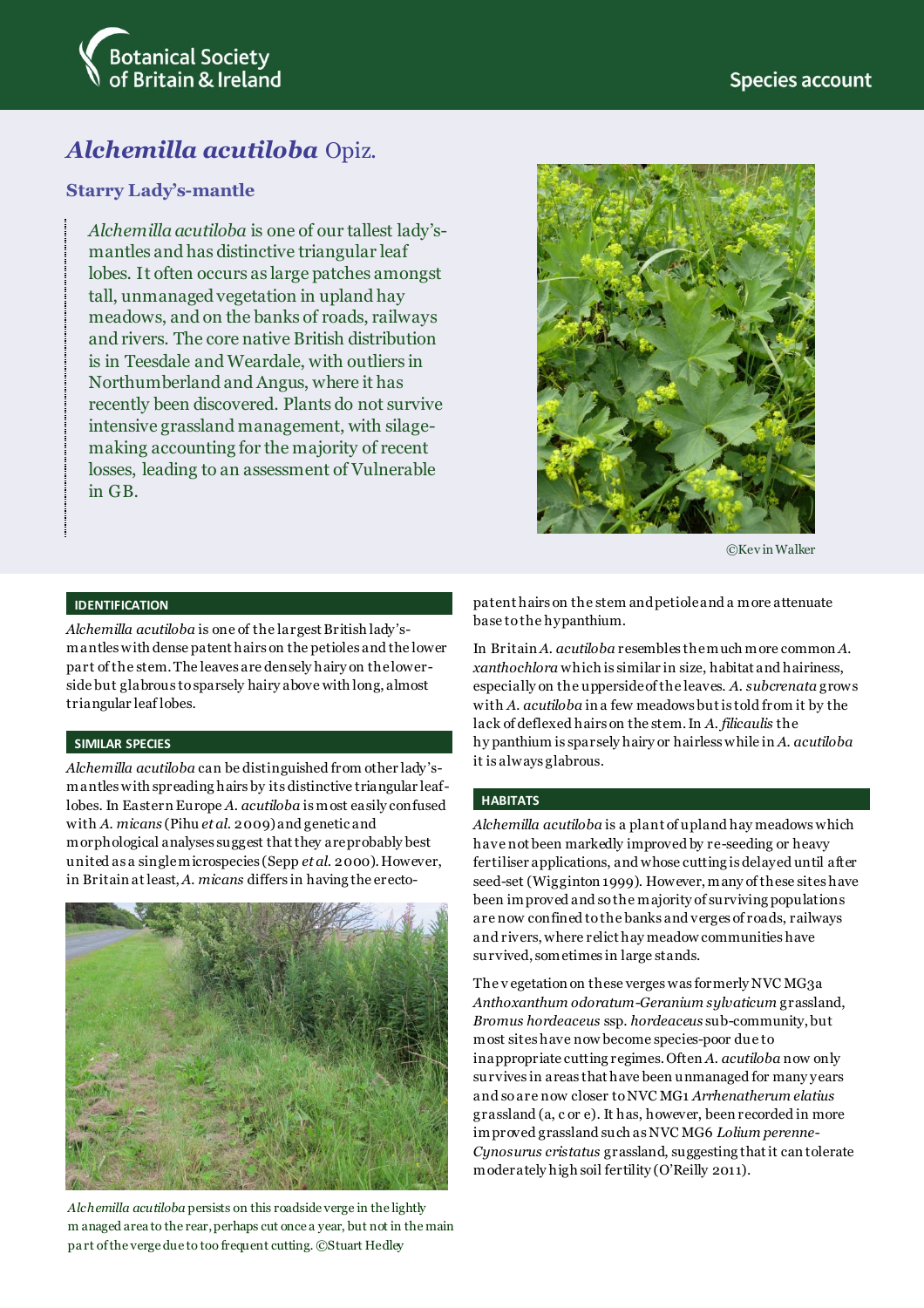## *Alchemilla acutiloba* Opiz.

#### **BIOGEOGRAPHY**

*Alchemilla acutiloba* is a Boreo-temperate species with a markedly continental distribution in Europe, extending from the Alps to Greece, and northwards to southern Scandinavia and Russia.

In England it is largely restricted to Teesdale and Weardale, where it is much more widespread and locally abundant, with a few outlying populations in Northumberland (Bradshaw, 2009). In Scotland, it has recently been discovered in similar habitats at four sites in Angus where it is assumed to be native (Hogarth 2013). It was also formerly recorded from a reservoir embankment in Lancashire where it is likely to have been native, although plants only survive in cultivation due to engineering works (Peter Jepson, pers. comm.). Populations in Lanarkshire and marshaling yards in Glasgow probably originated from imported hay (Dickson *et al.* 1 993).

Its v irtual confinement to Teesdale and Weardale has led to speculation that it may be an accidental or intentional introduction, possibly in hay imported by early farmers (Bradshaw 1962).

Elsewhere in Europe it occurs by paths and in pastures in montane and subalpine regions. Its altitudinal range in Britain is from 140 to 555 m (Langdon Common).

#### **ECOLOGY**

*Alchemilla acutiloba* is a perennial agamospermous apomict that forms vigorous large patches amongst tall vegetation with its conspicuous leaves persisting from April to October.



Distribution of *Alchemilla acutiloba* in Great Britain and Ir eland.

Flowering occurs in June and July. It was first recorded (as *A. pastoralis*) in Teesdale in 1933 but was not identified correctly there until 1946 (Walters 1949).

Its seeds are small (0.4 mg;  $1 \times 1$  mm) and have no structures to aid dispersal. Very little is known about its ecology but it is clear that survival is dependent on the continuation of traditional management of upland hay meadows or roadside v erges. It does not survive intensive grassland management, especially for silage, which appears to account for the majority of recent losses (Bradshaw 2009).

## **THREATS**

As with other Lady's-mantles of hay-meadows,the main threats are changes in farm management and animal stocking, in particular more intensive use of artificial fertilizers and liv estock, earlier cutting dates, changes in farmyard manure content, declining use of lime and reseeding.

Road v erge populations have been affected by road-works (widening, verge strengthening), eutrophication, a shift from cutting to flailing of v erges and in at least a few sites just outside of Weardale, and competition with scrub and bracken.

#### **MANAGEMENT**

At least annual cutting of roadside verges is likely to be beneficial, but not before seed-set, and may be an important means of dispersing seeds and establishing new colonies, as has occurred to the northeast of Weardale.

### **REFERENCES**

- Bradshaw M.E. 1962. The distribution and status of fiv e species of the *Alchemilla vulgaris* L. aggregate in upper Teesdale. *Journal of Ecology* 50: 681-706.
- Bradshaw M.E. 2009. The decline of Lady's-mantles (*Alchemilla vulgaris* L. agg.) and other hay meadow species in Northern England since the 1950s. *Watsonia* 27:315-321.
- Dickson, J.H., Hunter, R. & Walters, S.M. 1993. *Alchemilla acutiloba* Opiz new to Scotland. *Botanical Journal of Scotland* 46: 499-502.
- Hogarth, B. 2013. *Provisional Guide to the* Alchemilla *Microspecies found in the Northeast of Scotland*. Privately published.
- O'Reilly, J. 2011. *An Analysis of Survey Data from Upland Hay Meadows from the North Pennines AONB Partnership's Hay Time project*. Natural England Commissioned Report NECR069, Ptyxis Ecology.
- Pihou, S., Hõimra, J., Köster, E. & Pärtel, M. 2009. Env ironmentally dependent morphological variability in sev en apomictic microspecies from *Alchemilla* L. (Rosaceae). *Folia Geobotanica* 44: 159-176.
- Sepp, S, Bobrov a, V.K., Troitsky, A.K. & Glazunova, K.P. 2000. Genetic polymorphism detected with RAPD analyses and morphological variability in some micropsecies of